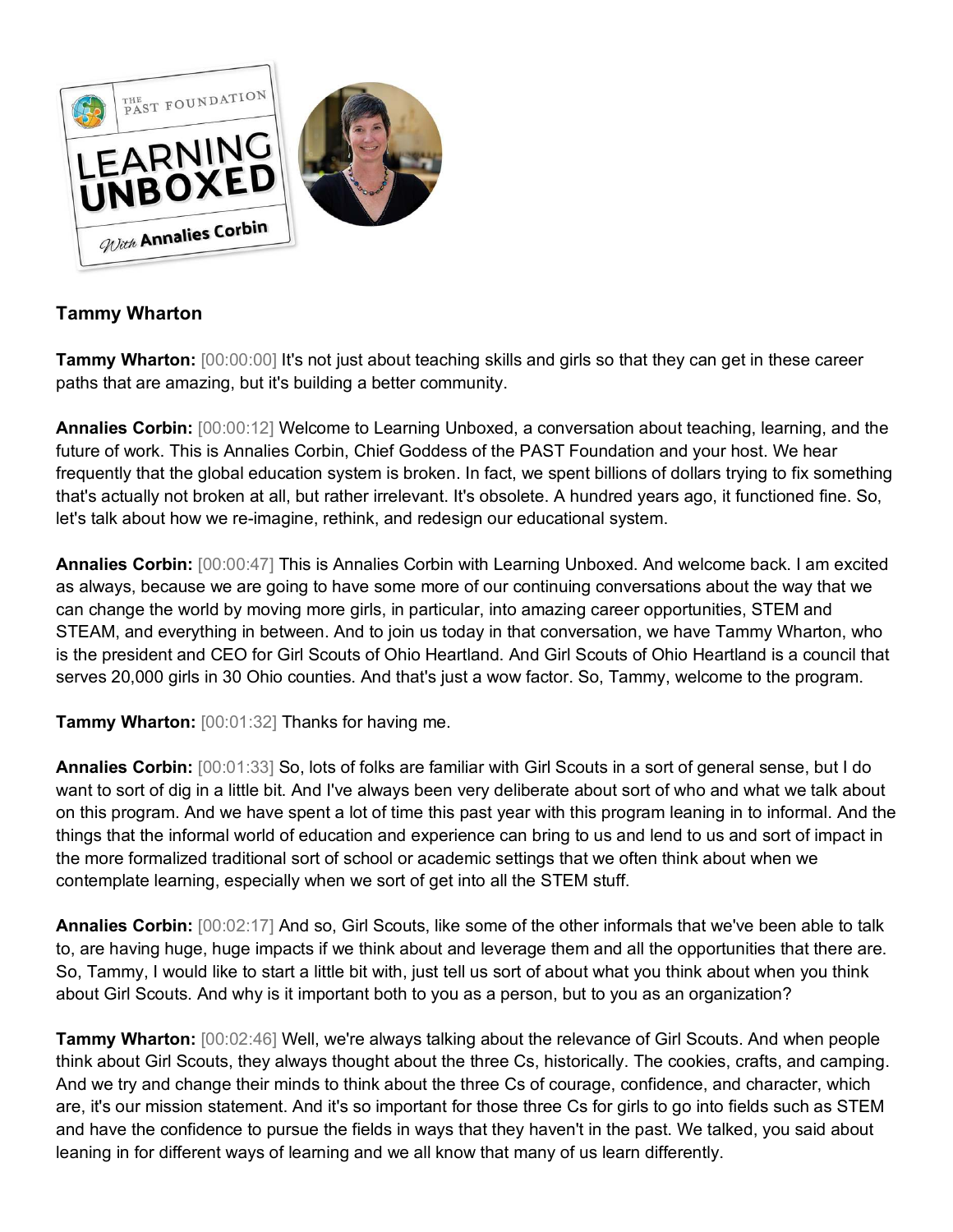**Tammy Wharton:** [00:03:22] And the classroom for me was not one that I excelled well in. It was more of the kinesthetic hands-on learning environment, which is what Girl Scouts is all about. Putting programs together in a way that girls want them and that they, sometimes, don't even realize that they're learning the skills that they're learning in the classroom. So, we're tying those skills together and teaching them and saying, "If you want to help someone, you can help somebody by learning robotics or learning engineering and many of the STEM fields and still accomplish what you want to accomplish." So, we do it in a way that it's specific for the girls.

**Annalies Corbin:** [00:03:59] Let's talk a little bit because there's a part of the conversation, and you and I've had this piece of a conversation multiple times over the years. How do you ensure an organization such as a Girl Scouts is able to stay relevant? I mean, over time. And it's been around for a long time. So, clearly, it's figured out, as a big giant umbrella organization globally, how to do a lot of this. But on the local level, how do you maintain the relevance in a community that then allows you to do the amazing things that we're going to talk about that you do? Because lots of organizations struggle with that. I think Girl Scouts in many ways has done a better job than most with this, but it's still an ongoing effort.

**Tammy Wharton:** [00:04:40] Well, one, it's been an effort over the years. And it's probably had its peaks and valleys over the years as far as individuals realizing what the relevance of girl scouting is. In 1912, when Girl Scouts was founded, we had an electrician badge. So, we've been into STEM, we've been into entrepreneurship. That little cookie program that we talk about.

**Annalies Corbin:** [00:05:00] Yeah. That little cookie program.

**Tammy Wharton:** [00:05:02] Yeah. And actually, it's the biggest social entrepreneurial program-

**Annalies Corbin:** [00:05:05] Okay.

**Tammy Wharton:** [00:05:05] ... for girls in the world.

**Annalies Corbin:** [00:05:06] Yeah.

**Tammy Wharton:** [00:05:06] But it gets overlooked. And I think that that's the issue that we face. It's not one of, are we providing relevant programs, it's, are we branding it to the public, so they know the programs that we are providing? And giving them, I guess, the respect that they deserve in this world and how they meet the needs of today's girls.

**Annalies Corbin:** [00:05:29] And again, it's an ongoing battle. But I think your point is really, really critical, is how do we help the public understand what this is today versus what it's not? And how to tap into it? And I think this is part of that sort of bigger social consciousness. And one of the reasons why on this program, and it's not at the exclusion of boys or any other programs, but we have dipped in and pulled organizations that are very specifically doing stuff with girls, with women, and minorities on purpose on this program.

**Annalies Corbin:** [00:06:03] You know, as you said, it's really easy for this stuff to get overlooked. And I think it gets overlooked in the wake of all of this sort of social movement that's happening globally because no, I suppose most folks don't realize that the Girl Scout cookies is the single largest social entrepreneurship program on the globe. I mean, that's daunting and amazing and awing to say, much less think about.

**Tammy Wharton:** [00:06:27] And it's an all-volunteer workforce, too, that's doing it. I mean-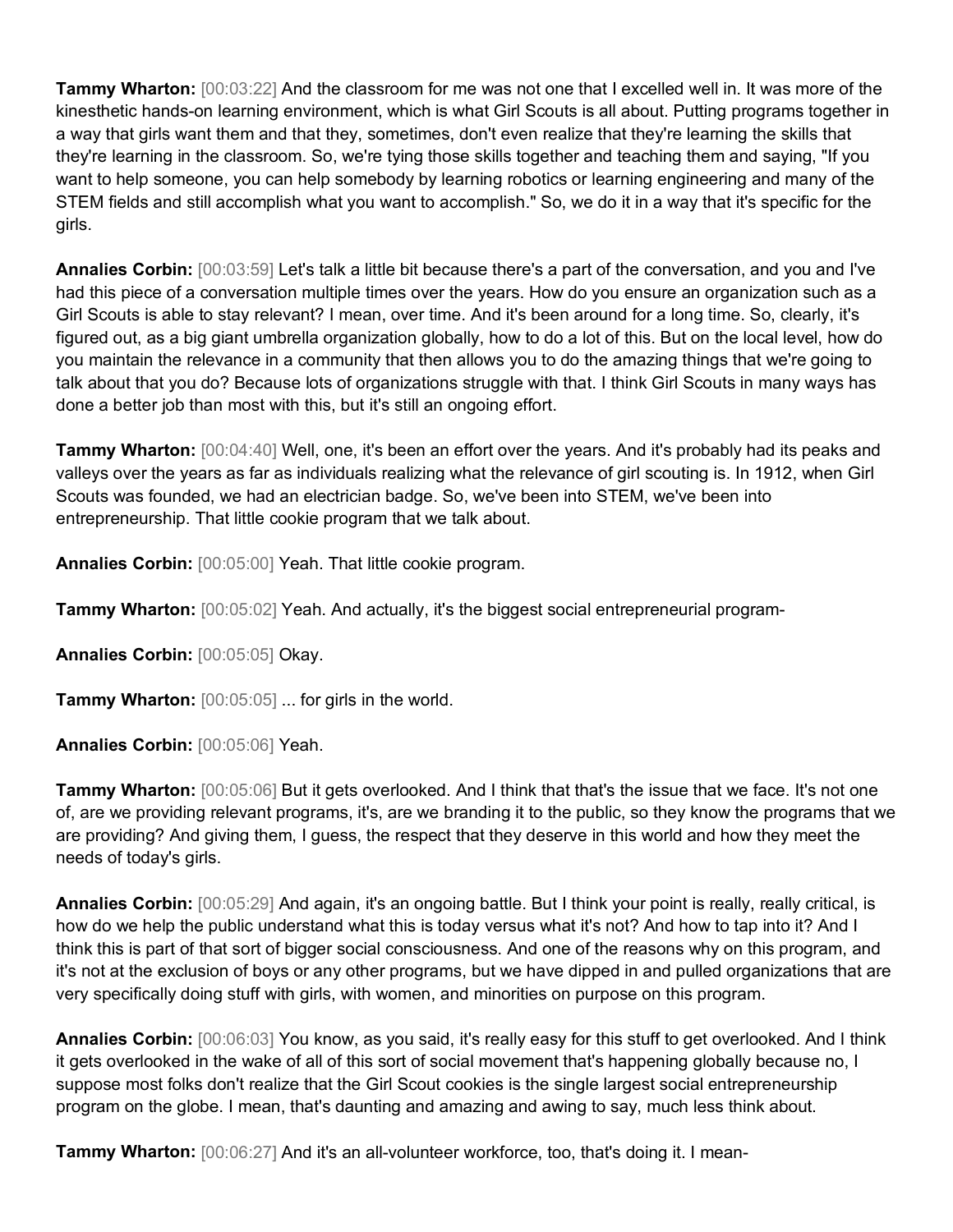**Annalies Corbin:** [00:06:31] So, how many lessons could be learned from that if we really were to dissect it, right?

**Tammy Wharton:** [00:06:35] And it's amazing what our girls are doing and also, our volunteers. You can't do it without the support of caring adults. So, I don't want to forget them as well.

**Annalies Corbin:** [00:06:45] Yeah.

**Tammy Wharton:**  $[00:06:45]$  But I think there's just so many different pieces that are going through my head as far as the relevance. A lot of individuals and our national CEO is a real-life rocket scientist. And she was the first Latino, and that's male or female, to get her systems engineering degree at Stanford University, master's in systems engineer. So, you can see how we're taking a pivot to more STEM careers.

**Tammy Wharton:** [00:07:11] When you look at what's happening in the world, we're talking a lot about equity and we're talking a lot about women. And we know that the education of children are often predicated off of what the mother does. So, if we can get mothers in STEM jobs, which are good-paying jobs and get our girls in that workforce or that pipeline to get into the workforce, then think about the social changes that we can make because they're not worried about paycheck-to-paycheck.

**Tammy Wharton:** [00:07:39] They're learning skills and really mastering skills that they've had all along, we just have to teach them in a way that they're understanding it. And boys and girls learn differently. So, I love that you're lifting girls up in this conversation. I've had many a conversations with CEOs in this community that are desperate for certain fields to be filled. And I said, if you're not getting to the girls in the formative years and we're talking kindergarten.

**Annalies Corbin:** [00:08:08] Yeah.

**Tammy Wharton:** [00:08:09] We're talking third grade is when they're creating their STEM identity, which I know you know all the research for.

**Annalies Corbin:** [00:08:14] Absolutely. Yeah.

**Tammy Wharton:**  $[00:08:15]$  And so, if we're neglecting them in those formative years, we can't expect them to come around in high school or middle school and all of a sudden to say, "Oh, I'm good in STEM" or, "Oh, I'm good in math." And what does that really mean to them? But we need to teach them skills that they can fail at, which we say is our first attempt in learning.

## **Annalies Corbin:** [00:08:36] Yeah.

**Tammy Wharton:** [00:08:37] And then, they can get back up and try it again and try it again, because girls don't have to be perfect in this world. But that's part of that exploration process. And our programs are designed to be progressive programs starting at a young age, making sure that they have caring adults by their side, which are all things that research says are needed for success. And then, the other piece of the secret sauce is having women interact with our girls so that they can see it. As we always say, "If you can see it, you can be it." That, with the confidence, though.

**Annalies Corbin:** [00:09:12] Right.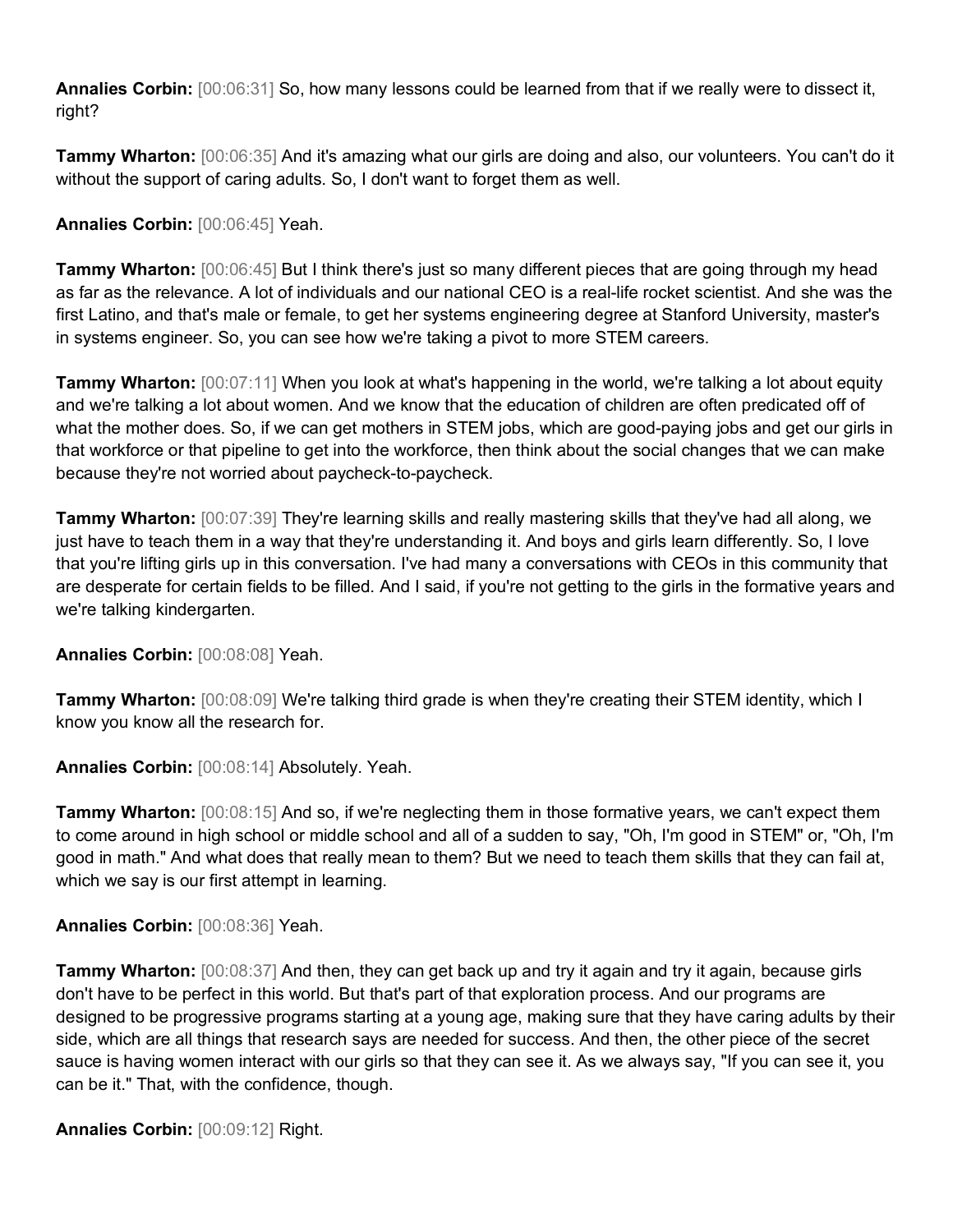**Tammy Wharton:** [00:09:12] Because if they don't have the confidence to begin with, they can't be anything. So, putting all of those pieces together, we call that our secret sauce, which is the Girl Scout leadership experience.

**Annalies Corbin:** [00:09:24] And all of that made possible because, as an organization, Girl Scouts Global has a set of pillars that essentially, all the work that you do sort of rests upon. And these pillars, they're critical because they play not a role just in sort of your mission and vision, but your decision making. So, talk to us a little bit about the three pillars that you utilize, because that then gets us back eventually to the on the ground, the actual activities, the things that you are doing.

**Annalies Corbin:** [00:09:56] And I want to be able to pull the lessons from the success with the activity and the inspiration and the hook, that engagement with those kiddos early on that then propels them to be a real rocket science and go off and lead Girl Scouts one day, right? That that is a progression that's possible, right? So, talk to us a little bit about the pillars and how you utilize the concepts from that in the decision making that you engage in.

**Tammy Wharton:** [00:10:22] So, we're really focused on the programs that we're providing, because we don't want to be everything to everybody. We can't be everything to everybody. And that's why there's so many amazing organizations out there that also support girls and we look to partner with them. The pillars that we have, our STEM, which I'm sure we'll talk more about as we go forward, the outdoors.

**Tammy Wharton:** [00:10:45] And I know a lot of people originally said, "Oh, Girl Scouts Camp", but they forget it now in today's world. They don't realize that Girl Scouts is all about adventure. Girls want to have adventure. They may be different. They may not be that different than boys, but we provide those activities. We also have that entrepreneurship program, which we talked about, which is coupled with financial literacy, because girls need to learn how to manage their money. And as they become adults, we know that that's one of the skills that a lot of women do not have or have not been experts in and need to be.

**Tammy Wharton:** [00:11:22] And then, the life skills, the anti-bullying. Kids need to talk to each other, all kids. And with social media becoming as relevant today and the eight devices that they're on at one time, that's a problem. We talk behind screens. And so, those are key skills that we're not utilizing like we used to before these devices were developed. Not saying they're bad, but we need to be able to do both to make sure that we're productive in workplaces that are often multi-generational.

**Annalies Corbin:** [00:11:52] Right. Right. You need to be able to look somebody in the eye and have a conversation with them.

**Tammy Wharton:** [00:11:56] Absolutely. And not just like a two-word conversation.

**Annalies Corbin:** [00:11:59] Yeah.

**Tammy Wharton:** [00:11:59] So-

**Annalies Corbin:** [00:11:59] But it's tough. I mean, kids do struggle in that space, right? I mean, like you said, they have to grow competence and they have to practice. And the reality is they have to practice an awful lot of things in the business of growing up to be ready to go out into that world as that fully functional adult. So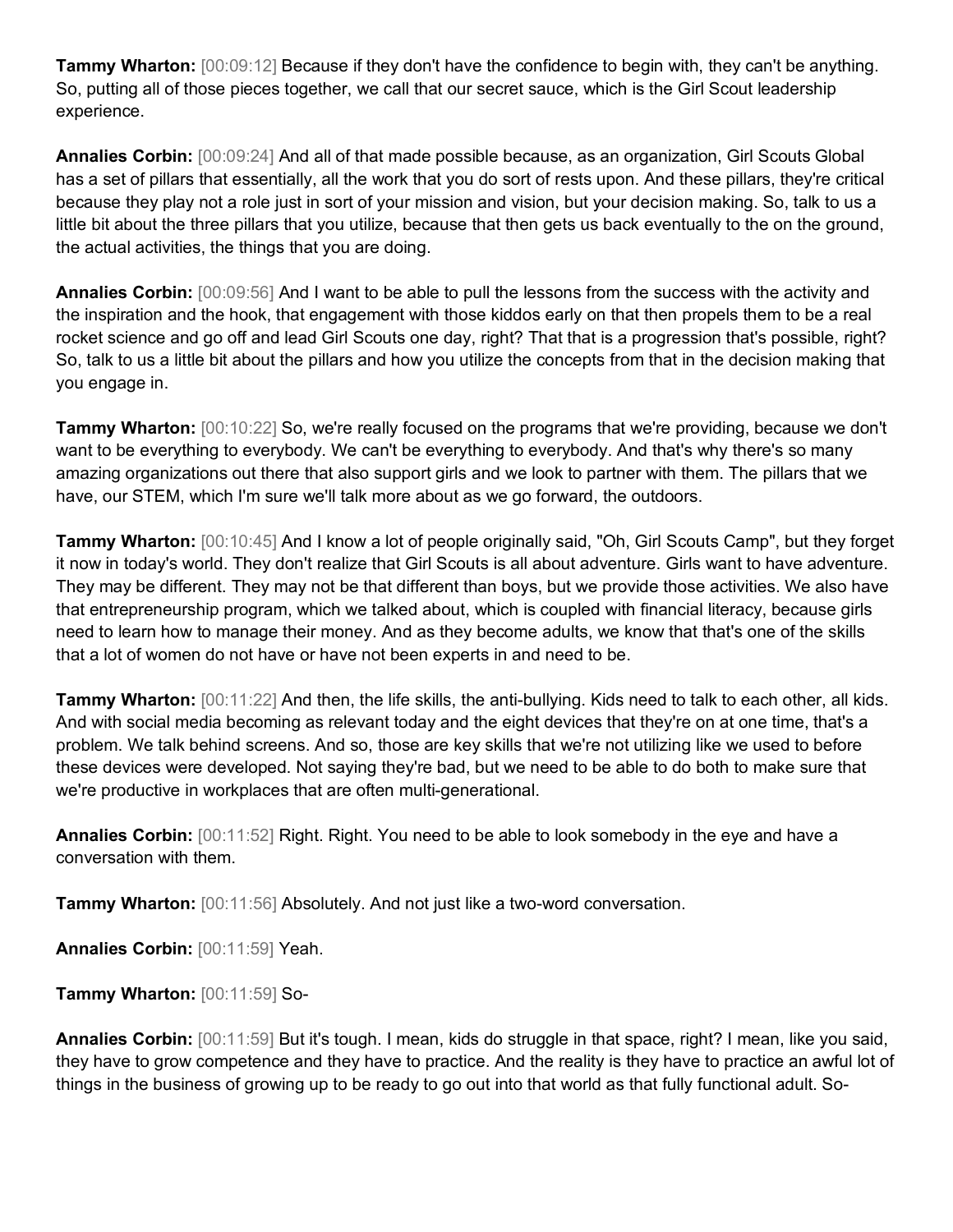**Tammy Wharton:**  $[00:12:17]$  Absolutely. And I think one of the other things that research is showing is that this is the first generation that's been indoors more than outdoors. And so, think of the things that are going to happen because of that result. As a result of that, they're not all good.

**Annalies Corbin:** [00:12:33] No, I hear you say that and all I want to go is, "Oh." That makes me really sad. And I thank you for that, because I've not thought about it like that. But that's a bit daunting to me to think about.

**Tammy Wharton:** [00:12:47] Well, here's some other pieces that are always fun as we go out to camp and explore with girls for the first time. A lot of girls that are growing up in an urban center, we want to get them to the outdoors. We have a camp right here in Franklin County. And when they first went out there, they looked up at the trees and they go, "Are the trees real?" And we're like, "Are you kidding me? What are you saying?" And they're like falling down and leaves are on the ground and the branches aren't all pruned. We're used to perfect looking trees in an urban center.

**Annalies Corbin:** [00:13:20] Setting. Right.

**Tammy Wharton:** [00:13:21] And it boggled my mind. They don't know the smells of fresh-cut grass sometimes and the smells of the leaves falling. And just some of the things that you experience out at camp, they've not experienced. And some of it's cultural. We had a group of families, Latina families, come out and enjoy outdoor camping for the first time. When we say an outdoor camping experience, we don't throw girls into an overnight experience because it has to be a progression. You have to have a good first experience like in anything that they're doing in order to go for that second experience.

**Tammy Wharton:** [00:13:57] And so, we had some girls that went to that day camping experience. And then, next, they went to a full-week of day camp. And then, just this year, five of the girls went to an overnight experience and had a great time. But just like all of our programs, they're very progressive, they start at introductions and then, move on to more advanced. I'd say also, our programs, one of the things, we talked about the Girl Scout leadership experience, that's what Girl Scouts is about. But the experience is in partnership with a lot of entities.

**Annalies Corbin:** [00:14:31] Right.

**Tammy Wharton:** [00:14:31] I know that we've had partnerships in the past.

**Annalies Corbin:** [00:14:34] Yeah.

**Tammy Wharton:** [00:14:34] And that's what makes it so special. We always say powered by Girl Scouts, but we couldn't do it without great collaborators in our community. We aren't the experts on everything. When you talk about STEM, when you talk about some of the life skills, we need the experts to come in and help us. We'll overlay the Girl Scout leadership experience, but that's what makes Girl Scouts special and relevant today.

**Annalies Corbin:** [00:14:59] And I think that then gets to one of the really awesome sort of initiatives that has been coming out of Girl Scouts. And to your point, it's actually been going on since the beginning, but we're putting new labels on it, right? It's that notion of the, does the work that Girl Scouts is very deliberately doing in STEM and by adding specific STEM badges, for example. For those who are familiar with Girl Scouts and the earning of badges, that's very important as part of the experience. And to your point, we have partnered, for example, with Girl Scouts on doing things like Minecraft, right?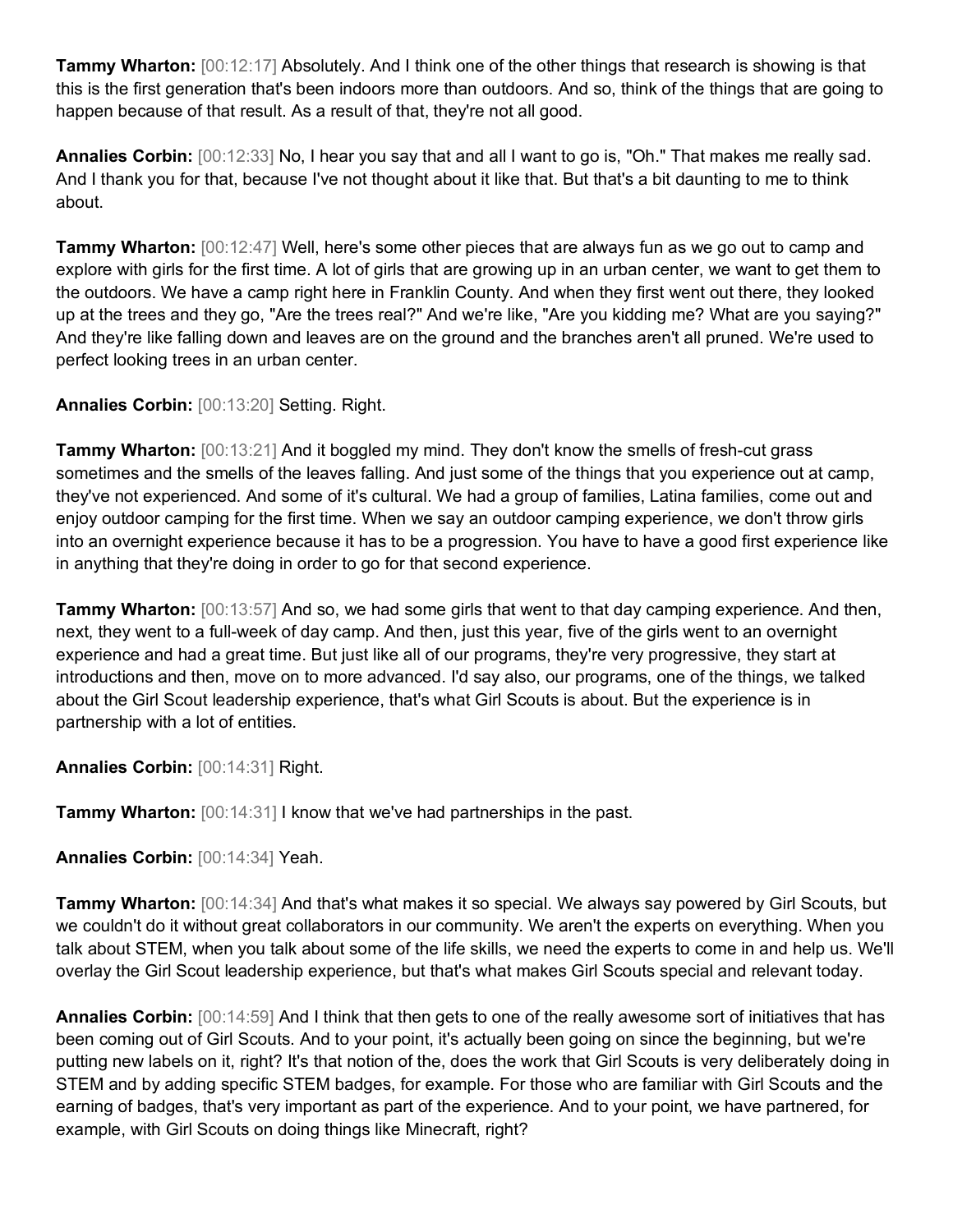**Tammy Wharton:** [00:15:33] Yes.

**Annalies Corbin:** [00:15:33] And taking that and allowing the girls to sort of experience that component of it. And so, there's just so many different ways. So, talk to us a little bit about sort of the initiative as it relates to STEM. And what is the Girl Scouts, as an organization, really sort of doing and focusing with that? And maybe some of those stellar examples that I've heard you talk about before.

**Tammy Wharton:** [00:15:58] So, we've released 150 badges recently. The majority of them in STEM. And we're talking about robotics. We're talking about engineering. We're talking about cyber security, hacking for good.

**Annalies Corbin:** [00:16:10] It's awesome.

**Tammy Wharton:**  $[00:16:11]$  It's incredible. And sometimes, it's daunting when people hear about these things.

**Annalies Corbin:** [00:16:15] Yeah.

**Tammy Wharton:** [00:16:16] But imagine your smartwatch, your Apple Watch, your Fitbit, all of these different devices or your cellphone of today, if we do not have women around the table learning STEM skills and helping to promote and design these features, think about the jeopardy that the girls can be in. Their safety, for one. There's tracking devices with all of these items. So, how do we make it safer so that individuals that we don't want tracking us aren't tracking us for ill reasons. We are getting ready to release civics badges because civics is not in school as much anymore.

**Annalies Corbin:** [00:16:53] In school anymore. Right, right.

**Tammy Wharton:** [00:16:54] But who's going to look out for our national security? We want the women around the table to think differently than the men. And it's a complimentary thought process to bring everybody into the mix to look out for what we need in the future.

**Annalies Corbin:** [00:17:10] Yeah.

**Tammy Wharton:** [00:17:10] So, those are just some of the badges, which are progressions. And in order to earn a badge, you have to master a skill.

**Annalies Corbin:** [00:17:17] Right.

**Tammy Wharton:** [00:17:17] And so, that's what makes those so specific. And those come from our national office. We also have journeys and these are some of the stories that I love. We have national partners. One of them being Raytheon. They partnered with us and they were working on some submarine designs. And they said, "Will you teach girls how to build boats in your race and that's how you do the program?" And our team said, "No."

**Annalies Corbin:** [00:17:40] No.

**Tammy Wharton:**  $[00:17:41]$  That's not how you do the program. That's not how you get girls excited. Some girls will absolutely be excited with that. But other girls, not so much. So, our team went back and thought about how do we best do this? And they took corgi dogs, you know, the queen's dog with the little legs. And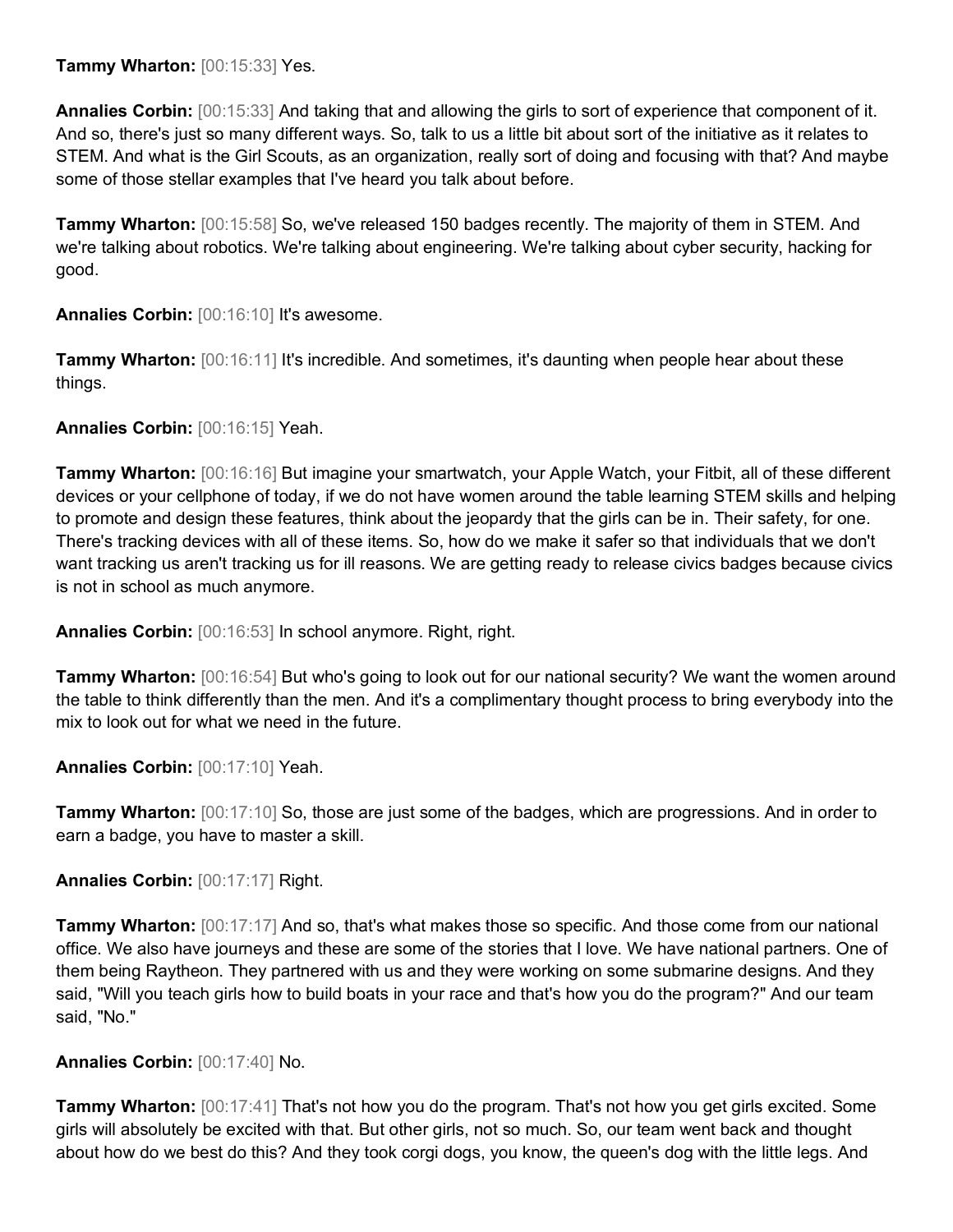you're talking about gravity and buoyancy when you're talking about building a boat. And so, you have to make your corgi dog float.

**Tammy Wharton:**  $[00:18:06]$  So, the girls get to name the dog. And maybe this is a little grotesque, but they got to figure out how to keep their corgi dog from drowning. So, they create all these buoyancy and flotation devices to keep them afloat. And they learned the same skills. They learned them in a way that is designed specifically for them. And so, we get a great outcome. And then, we teach them as we're going along. Well, we're talking about the buoyancy, the gravity, and all those other pieces that they're learning along the way.

**Tammy Wharton:** [00:18:37] Another example, which is my other favorite example, is there's a herd of elephants and their leaders are the matriarchs. So, of course, as a girls organization, I would love the elephants. And the matriarch elephant gets her leg caught in a snare. And in order to save the entire herd, they have to create a robotic limb for the elephant. And the creativity that girls come up with and they're helping, because that's what girls want to do. They want to help society, which is a great thing. They can do it through a lot of different careers. But why not in STEM?

**Annalies Corbin:** [00:19:17] Well, yeah, why not STEM? Yeah. I mean, it's in everything, right? And I guess oftentimes in this conversation, I always try to redirect folks back to that space, is that yeah, we talk about STEM. And at least in the US, it's because the Feds stuck a label on it.

**Tammy Wharton:** [00:19:33] Right.

**Annalies Corbin:** [00:19:33] And it's this great need. I mean, not to detract from it all. It is truly, truly this great need that we have not just in our country, but around the globe. And the greater diversity of participants, back to your point, means we have a better chance of asking all the right questions that we need to ask as things are designed and developed. But at the end of the day, there is STEM in absolutely everything.

**Tammy Wharton:** [00:19:54] And the sad part is there's only 28 percent of women in STEM field.

**Annalies Corbin:** [00:19:57] Correct.

**Tammy Wharton:** [00:19:58] And that is not in the leadership.

**Annalies Corbin:** [00:20:00] Right.

**Tammy Wharton:** [00:20:00] So, we're roughly half the population and 28 percent in all STEM fields. And in some, it's like 3 percent, aeronautical engineering.

**Annalies Corbin:** [00:20:08] Aviation, 3 percent.

**Tammy Wharton:** [00:20:10] Aviation. Yeah.

**Annalies Corbin:** [00:20:11] Yeah, yeah.

**Tammy Wharton:** [00:20:11] And so, you sit there and you go, "Wait a minute. What are we doing? When we talk about building a future workforce, if we're ignoring half that workforce, then we're not able to reach our best case scenarios for our workforce or for the companies that they work for or for our girls.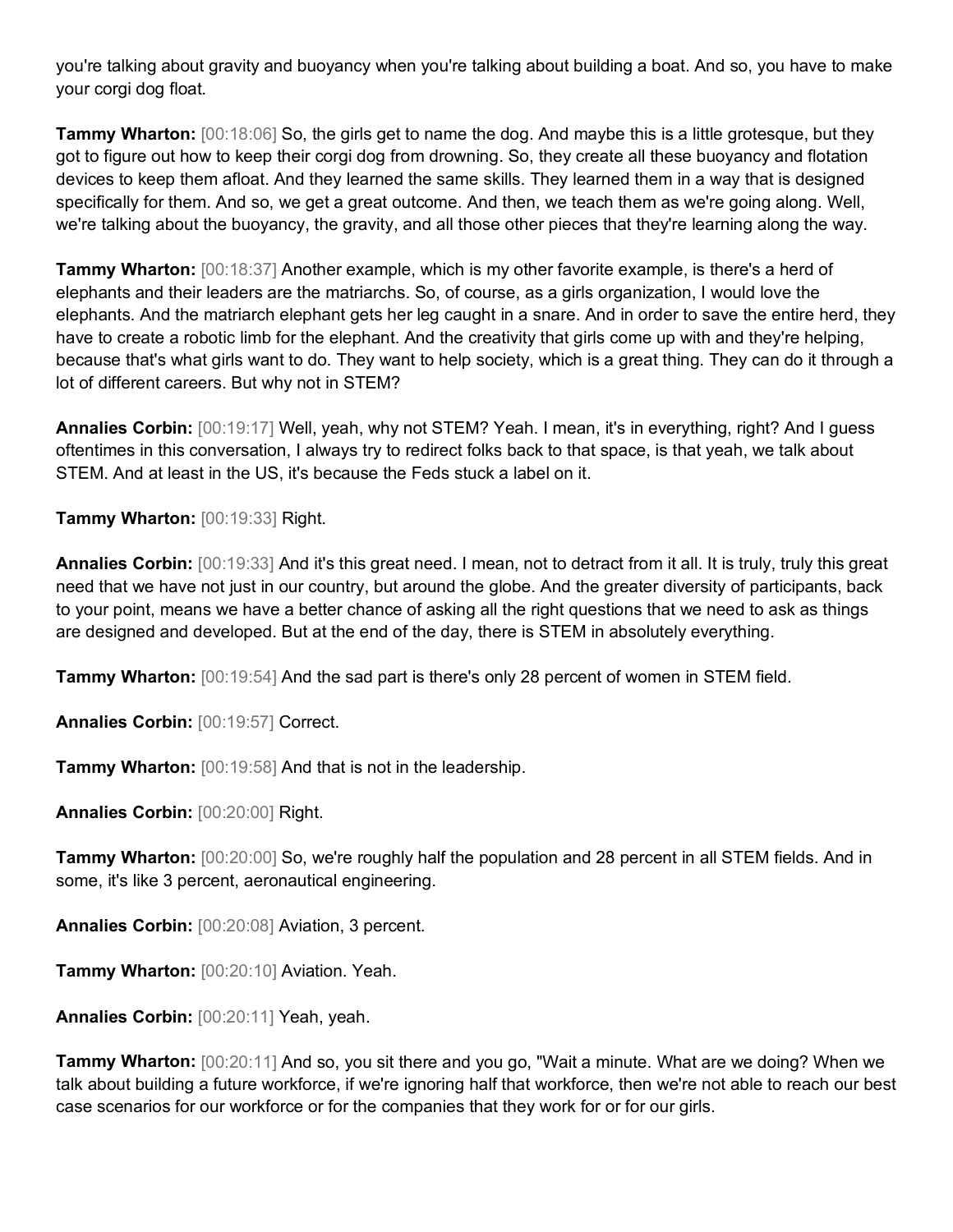**Annalies Corbin:** [00:20:29] And the reality of it is, too, and I think that your example of the corgi, in particular, sort of brings this home. And I pushed on it a little bit only from the senses, like the sort of next phase of that, you're getting the girls to engage from the get go, like you said, to come in and we're gonna show you how to build a boat. And a few girls will be excited about that, but many more will be like, "I don't really want to build a boat." And they don't know why they don't want to build a boat. And they don't even know why building a boat doesn't appeal to them. They just know, "I'm not really interested in that.".

**Annalies Corbin:** [00:21:00] But the minute you turned it into, but we've got to keep this corgi afloat, so it doesn't drown, right? It was a game changer. And that is all about the engagement, right? And it's taking all to your point. All the same concepts in saying, "I'm going to throw a hook at this thing, so it will stick." Because if it sticks and you get all the way through to getting your corgi clear across the pond without sinking to the bottom and some tragic mishap of corginess, at the end of the day, then after that, you can have the conversation, "Now, let's build a boat."

**Tammy Wharton:** [00:21:33] And just building on that piece of it-

**Annalies Corbin:** [00:21:35] Yeah.

**Tammy Wharton:**  $[00:21:35]$  ... having these activities that are not in a classroom, they're outside, they're hands on, just maybe, when they get into the classrooms, the concepts will connect. And that's what it is. It's getting those connections so that they can do the skills, learn the skills and then, connect the skills. That's what learning is all about. And it's not either or.

**Annalies Corbin:** [00:21:56] Right. Right.

**Tammy Wharton:** [00:21:57] It's and. And so, we have to do all of these different types of learning in order to really excel at these skills.

**Annalies Corbin:** [00:22:04] And we see that over and over again. And I think that's a really, really important point that you make, that what is happening in that informal setting can be the catalyst. And it can be the aha moment. I mean, you want them to happen in both places, don't get me wrong, but sometimes, like you said, it doesn't. Sometimes, you just need to see that concept again in a different setting for it to finally all connect for you. And so, you know, the beauty of what I think happens and a lot of these informal environments, the reality of that is, is there's this awesome opportunity for informal.

**Annalies Corbin:** [00:22:38] Not only to influence or to reinforce what's happening in the formal, but literally, to sort of help sort of transition. Especially right now, as more and more of the formal education, as we really think about what should education look like in the 21st century, this moment and moving forward, not like it was, right? But we're still wrestling with, if it's not like it was, but what should it be? And my encouragement to all those in those formal spaces is, look to the success of informal. There's a reason informal, A, that it's out there and it's so popular. And it's because the way it engages the learner.

**Tammy Wharton:** [00:23:24] And research proves that.

**Annalies Corbin:** [00:23:26] Yeah.

**Tammy Wharton:** [00:23:26] And that's the thing.

**Annalies Corbin:** [00:23:27] Over and over again.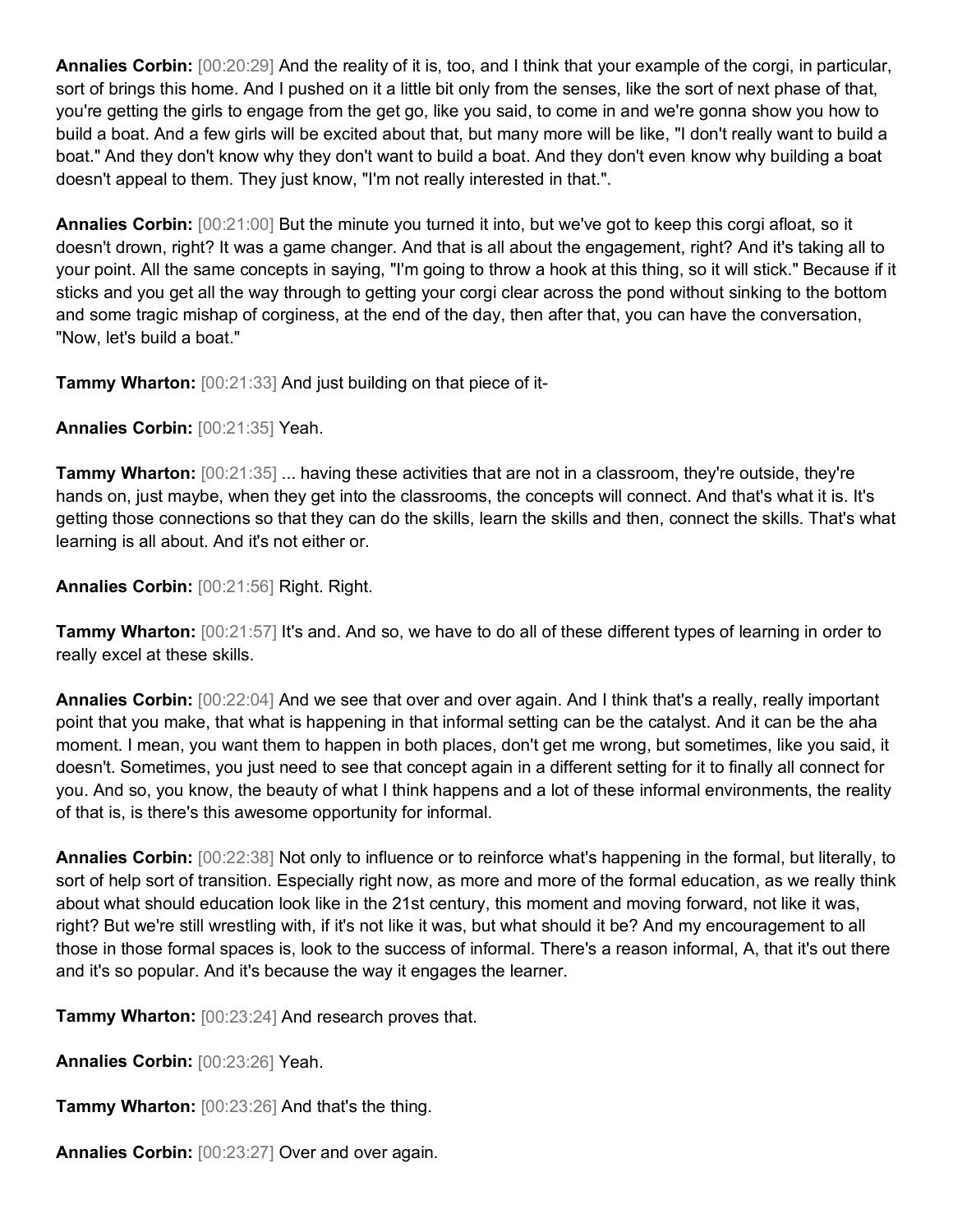**Tammy Wharton:** [00:23:28] Yeah. And so, I think a lot of people are like, "Oh, that's nice. There's extracurricular activities." But there is the research that says that girls, and they obviously are researches in girls-

## **Annalies Corbin:** [00:23:38] Yeah.

**Tammy Wharton:** [00:23:38] ... but girls involved in extracurricular activities. And of course, Girl Scouts fare better not only in the present, but in the future. So, those instances that they've had benefit them for a lifetime.

**Annalies Corbin:** [00:23:49] Right. Right. And it not just only benefits them, it benefits everything around them, right? Back to your point earlier-

**Tammy Wharton:** [00:23:57] And the community and-

**Annalies Corbin:** [00:23:57] ... they're asking a different set of questions. They're asking for decisions to be made from a different perspective and point of view. And so, once again, you know, the greater diversity of participants in anything that we're working on is just going to lend itself to a greater place.

**Tammy Wharton:** [00:24:12] And it's interesting because other research, and I love the research because it backs up what we're trying to do, it says that girls learn better in an all girls environment. It also says that boys learn better when girls are in that environment.

**Annalies Corbin:** [00:24:26] Right.

**Tammy Wharton:** [00:24:26] And so, you know, what is your objective? That's what you've got to think about. You know, are you trying to do programming specifically for girls so that they can excel or are you trying to help boys excel and create that community piece? So, you just have to figure out what you're trying to accomplish.

**Annalies Corbin:** [00:24:42] And then, which resources you're going to draw on? And so-

**Tammy Wharton:** [00:24:46] Correct.

**Annalies Corbin:** [00:24:46] ... let's talk a little bit about the resource piece, because I know that this will be a question that gets asked, especially for those who only understand Girl Scouts as this thing over here, back to your point, this extracurricular, this thing on the side. So what, if any, process exists to take Girl Scouts and enmesh and embed it in more formal spaces? And we haven't talked about this. So, could just be sort of a giant lob that I'm tossing at you, but that's an intriguing thing. How do we take the success of what Girl Scouts is doing? And I know, for example, locally, there has been some tangential conversations with school districts around, "Okay. What might that be?".

**Annalies Corbin:** [00:25:32] Because the reality is some schools are really, really looking for that engagement factor to be infused across what they're doing. And how can or should they do that? And whether it's a Girl Scouts or it's 4-H or some other great thing that's happening in the smallest community, how did you go about doing that? How do you craft the partnerships? Because back to one of things you said earlier, you don't do any of this stuff on your own because you need all these other folks involved in your ecosystem. So, how does evolving local ecosystem work?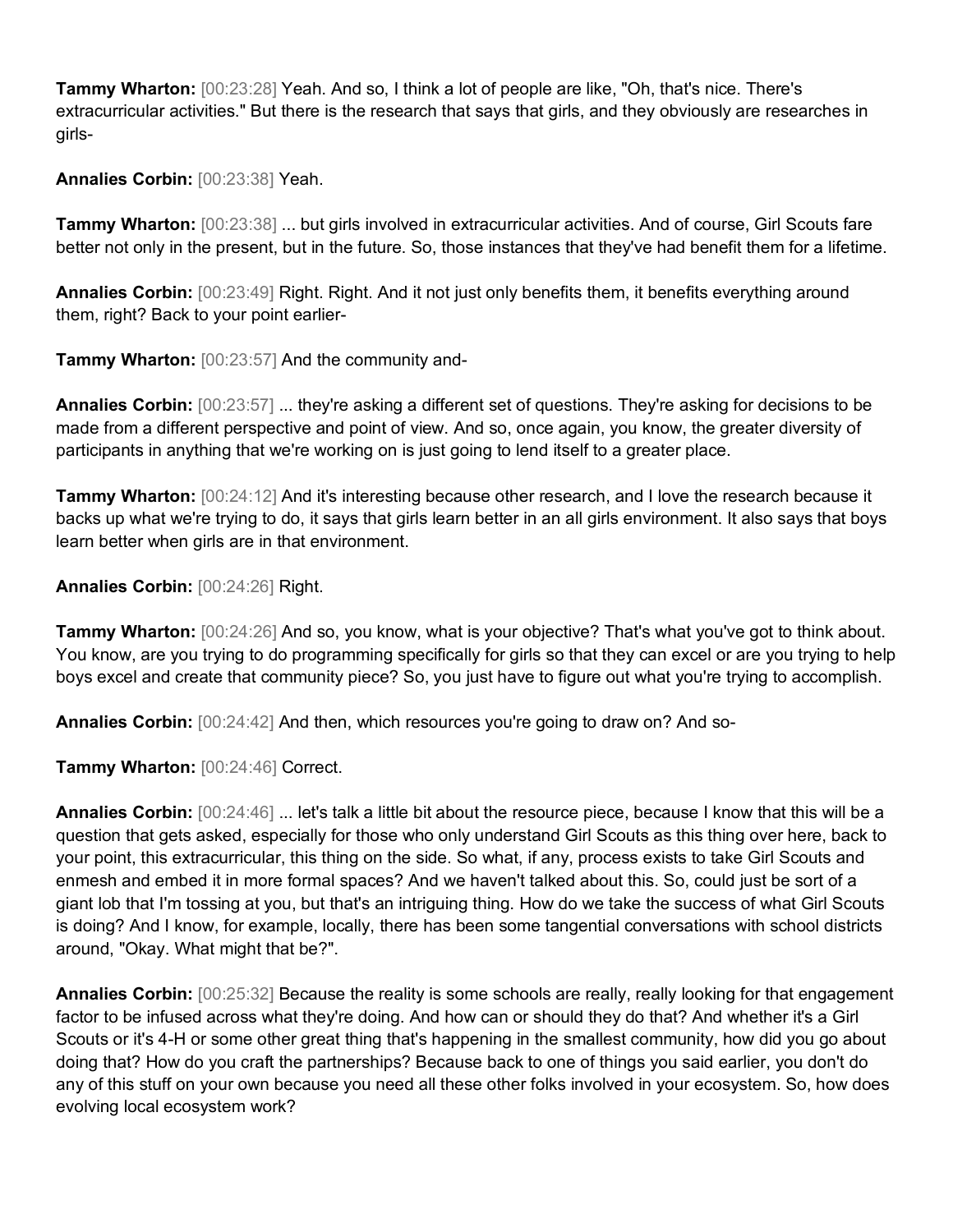**Tammy Wharton:** [00:26:04] Well, I love the analogy. We don't need to think outside the box, we need to recreate the box. And that means from the school systems to what we're doing, to what any organization is doing, it needs to be partnerships and we need to meet girls and youth where they are. So, it doesn't mean a one size fits all kind of an approach. And where Girl Scouts was in the past is very different than where we are today.

**Tammy Wharton:** [00:26:30] And so, a lot of our volunteers, we deliver program through volunteerism and troops, but we also do outreach, we go into the schools, we do formal education. And now, we're looking to partner with different organizations because we don't want to be this type of organization that everybody stereotypes. We want to reach across all girls in our communities and populations. And so, it's important that we start partnering with other organizations in ways that we've not done before.

**Tammy Wharton:** [00:27:02] We've done a lot of different programs, but we started an initiative called Dream Big. And it's powered by Girl Scouts. And I'm very intentional to say, it's powered by Girl Scouts and it's called Dream Big because it's as big as we can imagine. So, we're talking to school districts right now. And so, we're saying, "Okay, you have buildings and you have certain spaces, but you don't have 220 acres of outdoor space.

**Tammy Wharton:** [00:27:28] Our girls are in school, most of our girls are in school during the school day, why don't we partner and make this part of your educational experience? The outdoor experience, the hands-on experience during the day and then, we use it on the weekends when our girls are able to utilize it." But it's really thinking differently. It's not, "That's mine. That's yours." How does different assets become ours for the betterment of the community?

**Tammy Wharton:** [00:27:54] And that's what Dream Big is. And I said earlier, we don't want to be the experts in everything or the experts in girls and how to provide programming specific to girls that they're going to react to. But if we can couple with organizations that are experts, PAST Foundation, Battelle, and I'm saying for profits, nonprofits, institutions, and create the programs that are specific to our youth, then we can create a lot of solutions. Workforce development solutions. That's big right now.

**Tammy Wharton:** [00:28:26] And we have to think further out, too. I know that a lot of times, we're used to instant gratification, but we're not going to get instant gratification in the workforce. So, how do we grow our own experts and keep them in that pipeline from kindergarten through 12th so that they're going into the fields that are those in-demand jobs. Whether it be a two-year education, four-year education, trade school, it doesn't matter, but we have to make sure that we're keeping them in that pipeline throughout the entire school times.

**Annalies Corbin:** [00:28:57] We do. And just to be really clear with our listeners, so Dream Big is not just an idea or a concept. It's tied to a place, but not limited by place.

**Tammy Wharton:** [00:29:09] Yes.

**Annalies Corbin:** [00:29:10] Right. So, share just a little bit about the Dream Big concept for our folks, because it's a brand new initiative. I know it's bright and shiny. You're just launching it out. And so, help folks understand what are the components or the key pieces of it? And then, how might folks tap into that?

**Tammy Wharton:** [00:29:30] So, to back up, Girl Scouts of the USA, which is our national headquarters, they put out an initiative to put 2.5 million girls in the STEM pipeline by 2025.

**Annalies Corbin:** [00:29:40] Yay!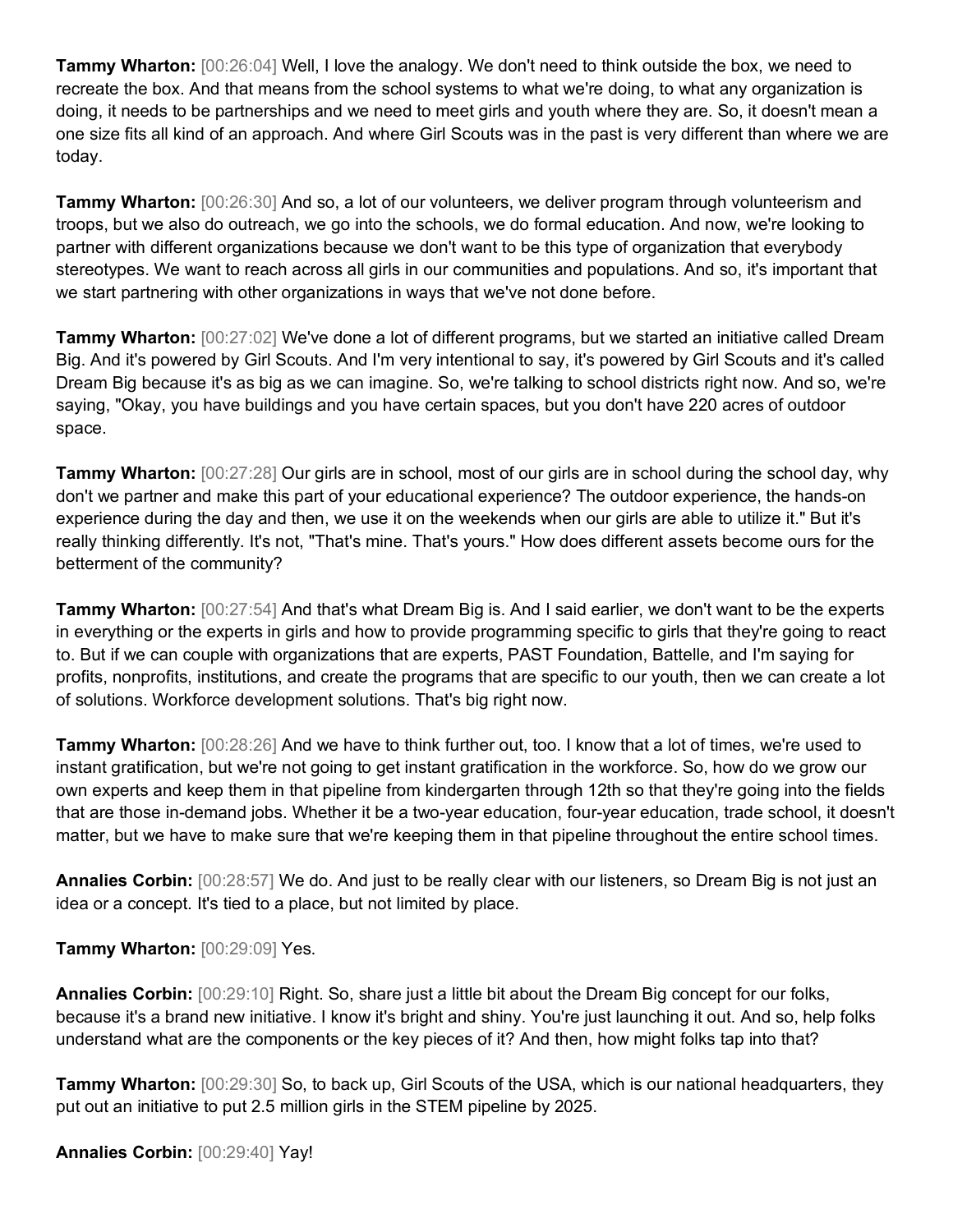**Tammy Wharton:** [00:29:41] And so, that's exciting.

**Annalies Corbin:** [00:29:42] Yes.

**Tammy Wharton:** [00:29:43] That's where the STEM badges came from and the journeys that we've talked about.

**Annalies Corbin:** [00:29:47] Yeah.

**Tammy Wharton:** [00:29:47] But what are we doing locally and what kind of programming are we partnering with to provide for girls locally? What are the needs locally? They're very different than when you're doing something for a national group. And so, that's where Dream Big came out of, we held a national conference in 2017 and had 10,000 people come to Columbus. And it kind of whetted our appetite to what can we do next and more for the girls that didn't get to participate in that week-long of activities?

**Tammy Wharton:** [00:30:17] And we went to a STEM camp in Texas and said, "You know what, we could do something like this right here in our camp in Columbus." It's in Franklin County. There's a lot of population right here. It's one of the few places that the population is growing in our city. And there's a lot of needs. And so, we laughed and I love Texas. They've shared a lot of different things with us. And then we say, "Texas does it big and we're going to do a better." I joked with them, but they were on the bleeding edge of figuring it out because they've been open for a year now.

**Tammy Wharton:** [00:30:52] And they've shared all the great things that happened and the challenges so that we can be on the leading edge. So, I'm grateful to our sister councils in Texas, in northeast Texas, that helped start this initiative. And that's where Dream Big came out of. And it's how do we create a living laboratory where we have activities happening? We have scientists on site and we have a lot of individuals coming and utilizing that property or we take the programs out to the schools so that they can learn about, it's a lot of STEM pieces.

**Annalies Corbin:** [00:31:25] It is. It's a lot of stuff. I'm really excited about it, because I can't wait to roll up our sleeves and play. Yeah.

**Tammy Wharton:** [00:31:30] Well, we talked about urban settings and getting fresh vegetables, that's huge, the food scarcity, and everything. What if we teach our youth how to grow vegetables growing up and the hydroponic piece of it so that they can have fresh vegetables no matter where they live?

**Annalies Corbin:** [00:31:49] Right.

**Tammy Wharton:** [00:31:49] And so, there's a lot of partners that are doing that already in the for profit sector. You can think of a couple of them off the top of your head. So, how do we bring them in so that they can help us develop our programs and then, we take the programs out to the girls and to the youth. And then, we can also fuel food pantries and help others. So, as you said earlier, it's not just about teaching skills and girls so that they can get in these career paths that are amazing, but it's building a better community.

**Annalies Corbin:** [00:32:19] It is. And at the end of the day, that's really, really critical because one of the things that we know very, very much already, especially as it relates to Gen Z is that yes, it's the first generation that spent more time inside and outside, that still blows my mind to me, Tammy, but also, it's a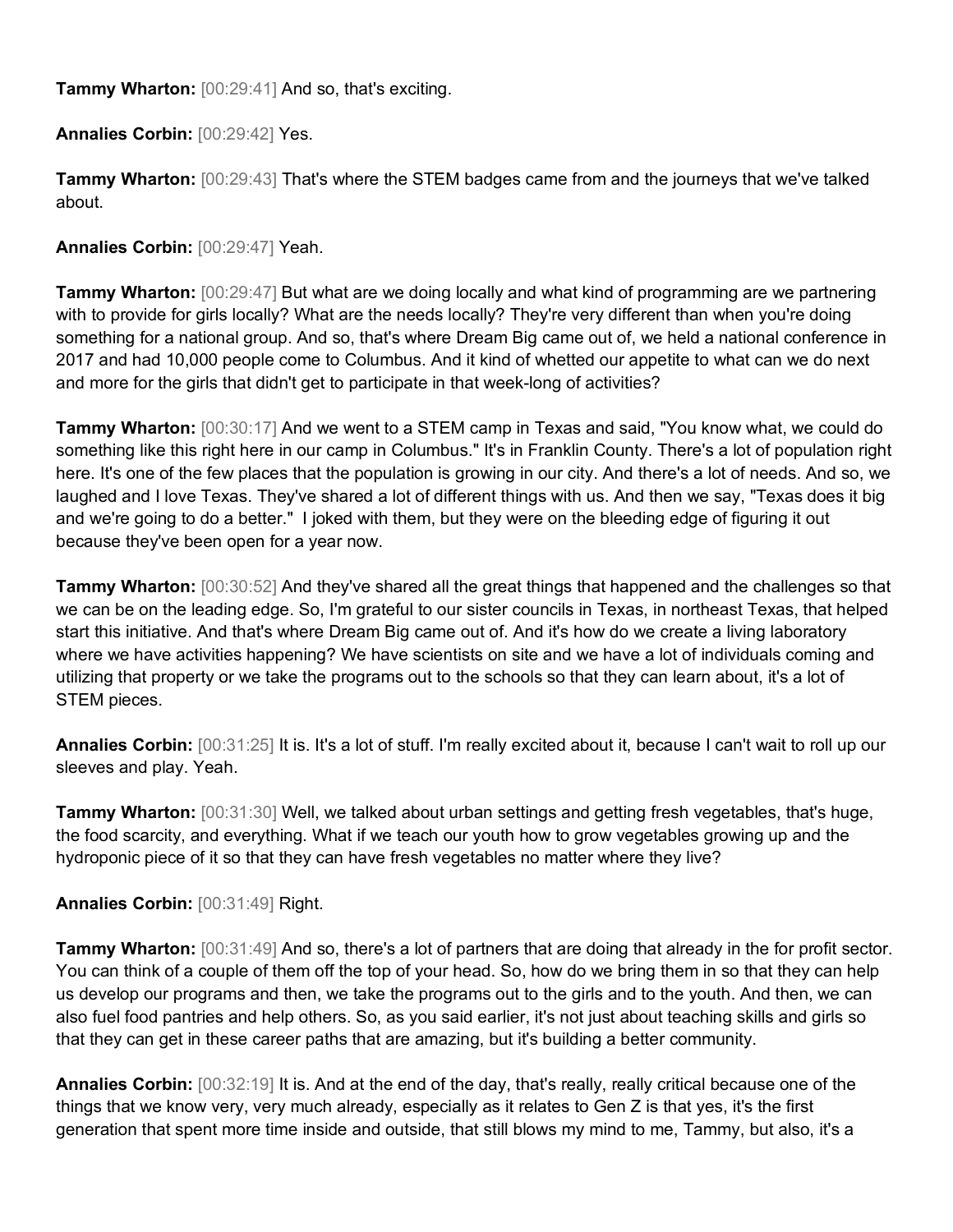generation that very much needs what they do to be important to them. And I say important and not about them. It's not about the world has to be about me that we're actually seeing a nice shift finally, right?

**Tammy Wharton:** [00:32:53] Right. Right.

**Annalies Corbin:** [00:32:54] So, it's not that. It's really that it has to be and it is more than just a social cause. I mean, this is a group of folks that care about social justice, they care about equity, they care about inclusion.

**Tammy Wharton:** [00:33:06] Sustainability.

**Annalies Corbin:** [00:33:06] Sustainability is everything.

**Tammy Wharton:** [00:33:06] Yeah, our environment.

**Annalies Corbin:** [00:33:07] They care about the environment in ways that we haven't seen in a really, really long time. And so, it's a generation that wants community. And maybe that's the way to really sort of think about it. They crave community and it doesn't even have to be community in the traditional sense. They seem to have a knack for crafting community based on the diversity and the resources and the things that they have in ways I've not seen kids do in a long time. So, it's intriguing to me.

**Tammy Wharton:** [00:33:34] Well, I'm blessed to work with a lot of the girls on different programs. And getting the girls' voices in there is so critical because that's how we know what they're interested in so that we can build the programs around those pieces and parts. And we're thinking about programming differently than we ever have before and we have to think about it in multifaceted level, because what do our companies need in the future? And what do the girls want of today? And how do we bridge that gap so that we're teaching skills, we're working with collaborators to accomplish all of those pieces, so that we're, in essence, filling their buckets? Both through skills and through their personal social society pieces that they want to make better, make the world a better place.

**Annalies Corbin:** [00:34:22] And the other thing, too, that's really interesting and I think we have to be mindful of, and I'll use this sort of as the mechanism that leads us down our wrapping sort of our conversation today, is so a wonderful colleague and well-regarded futurist Heather McGowan, I was in Santa Fe with her a couple weeks ago, listening to her talk about the work that she does around workforce and that the future of work is learning.

**Annalies Corbin:** [00:34:45] And I agree wholeheartedly with almost everything I've ever seen Heather working on. And one of the things that she was talking about the other day that I thought, "Holy moly, man, we need to make sure that we do not lose sight of this." It was the reminder that the kids that we are serving today, right? That their work life expectancy. So, their contribution, their actual intellectual and social contribution into the world we live in via their work is as a timeline that has them working solidly and contributing through their mid-70s.

**Tammy Wharton:** [00:35:24] Wow.

**Annalies Corbin:** [00:35:25] So, think about the fact that when we were in school, right? We were working towards a notion that our work life ended at mid-50s. There's 20 more years of working productivity for these folks. And we're still functioning in a system that's not preparing our workforce to accept and be a working workforce into that space. And so, we're suddenly finding ourselves with this group of folks that still have a lot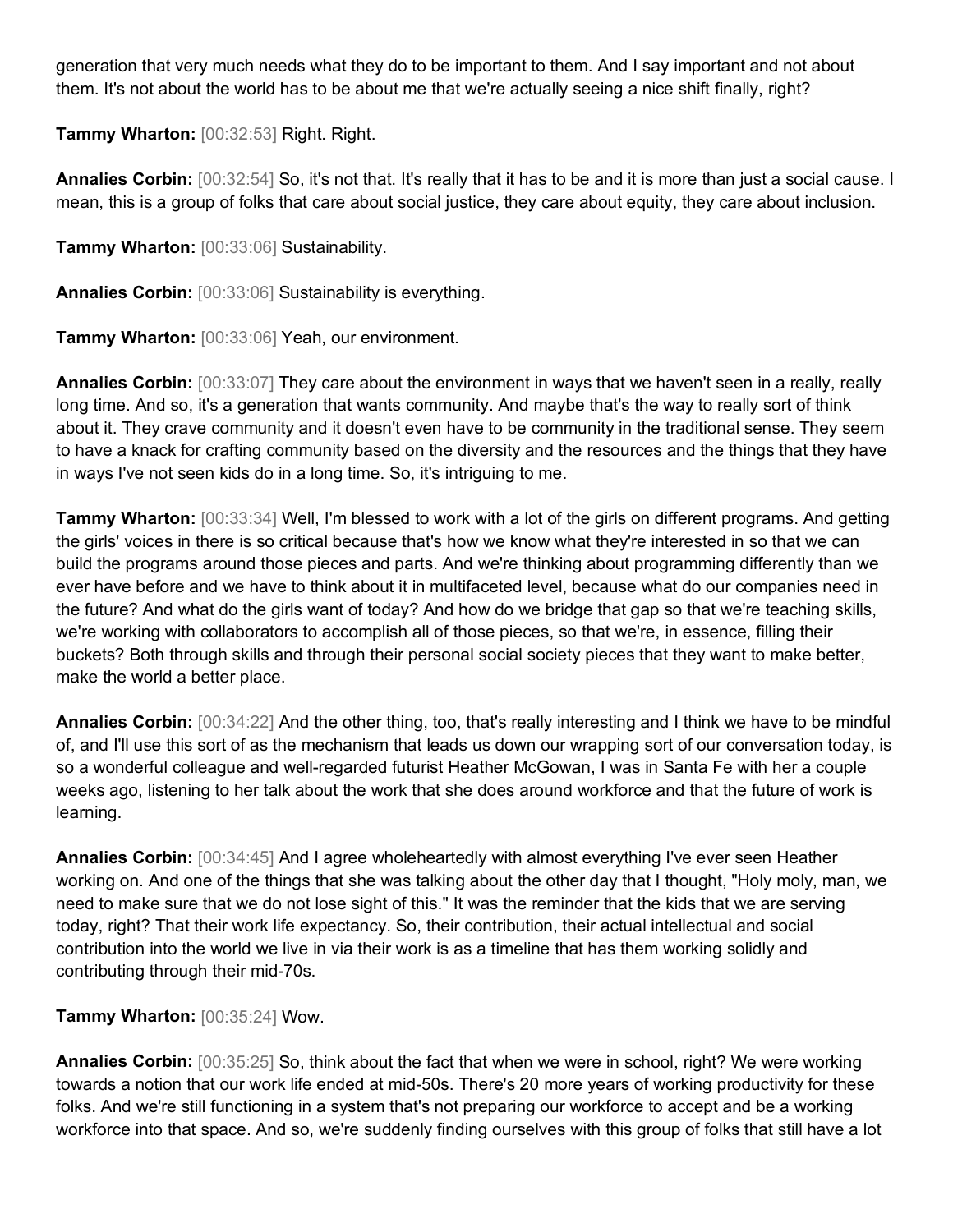to do and how to do it meaningfully. And we're crafting this entire generation that is going to be thinking about work very differently than we've ever thought about it before.

**Tammy Wharton:** [00:36:06] When I think about how far technology has come, I mean-

**Annalies Corbin:** [00:36:09] Yeah.

**Tammy Wharton:**  $[00:36:09]$  ... I think that's one of the biggest changes in our lifetime-

**Annalies Corbin:** [00:36:12] Yeah

**Tammy Wharton:**  $[00:36:12]$  ... that we've seen. And so, by the time these youth that are going into the workforce are 70, how is the workforce going to change and how are we going to keep up with all of those changes? So, while they're working to that point, are there bricks and mortar buildings that they work from? Who knows? Are we teleporting at this point? I'd like to do something about that traffic out there. So, maybe that'll be resolved by the time they're 70, I don't know.

**Annalies Corbin:** [00:36:37] Yeah.

**Tammy Wharton:** [00:36:37] But we have to think about, again, do we meet the youth where they are today? But also, think one-eyed to the future, because it's not going to be the same that it's been. It's going to be a very different world of work as well. And so, how do we make sure that we're bringing girls and boys to the table so that we can get the best of the best in our communities and resolve a lot of these issues that are out there, societal issues that I think this generation is going to help solve?

**Annalies Corbin:** [00:37:06] Oh, I think absolutely. And I think it's intriguing because they are truly thinking about the world very differently. One of the episodes that we've done was an interview with a gentleman by the name of Russell Stevens, who was from the Two Oceans Aquarium down in South Africa. And one of the most remarkable things that he said in that episode, Learning Unboxed and then, it's still sort of haunting to me, but I think also indicative of the same conversation. He has a 14-year old daughter, right?

**Annalies Corbin:** [00:37:37] So, right in the mix of this Gen Z group we're talking about, who said to him, "You know, dad, you're going to die of old age. I'm going to die from global warming." So, this generation is thinking about the fact that the clock is ticking for them in a way that it's been a very, very long time in cycles of human evolution and generations that we have. And they have a very different endpoint in mind. And they are, "We are going to save the planet", right? They're going to-

**Tammy Wharton:** [00:38:10] And they're going to-

**Annalies Corbin:** [00:38:10] Think about the complexities of that.

**Tammy Wharton:** [00:38:13] ... resolve cancer.

**Annalies Corbin:** [00:38:13] Yeah.

**Tammy Wharton:** [00:38:13] They're going to cure cancer.

**Annalies Corbin:** [00:38:14] Yeah.